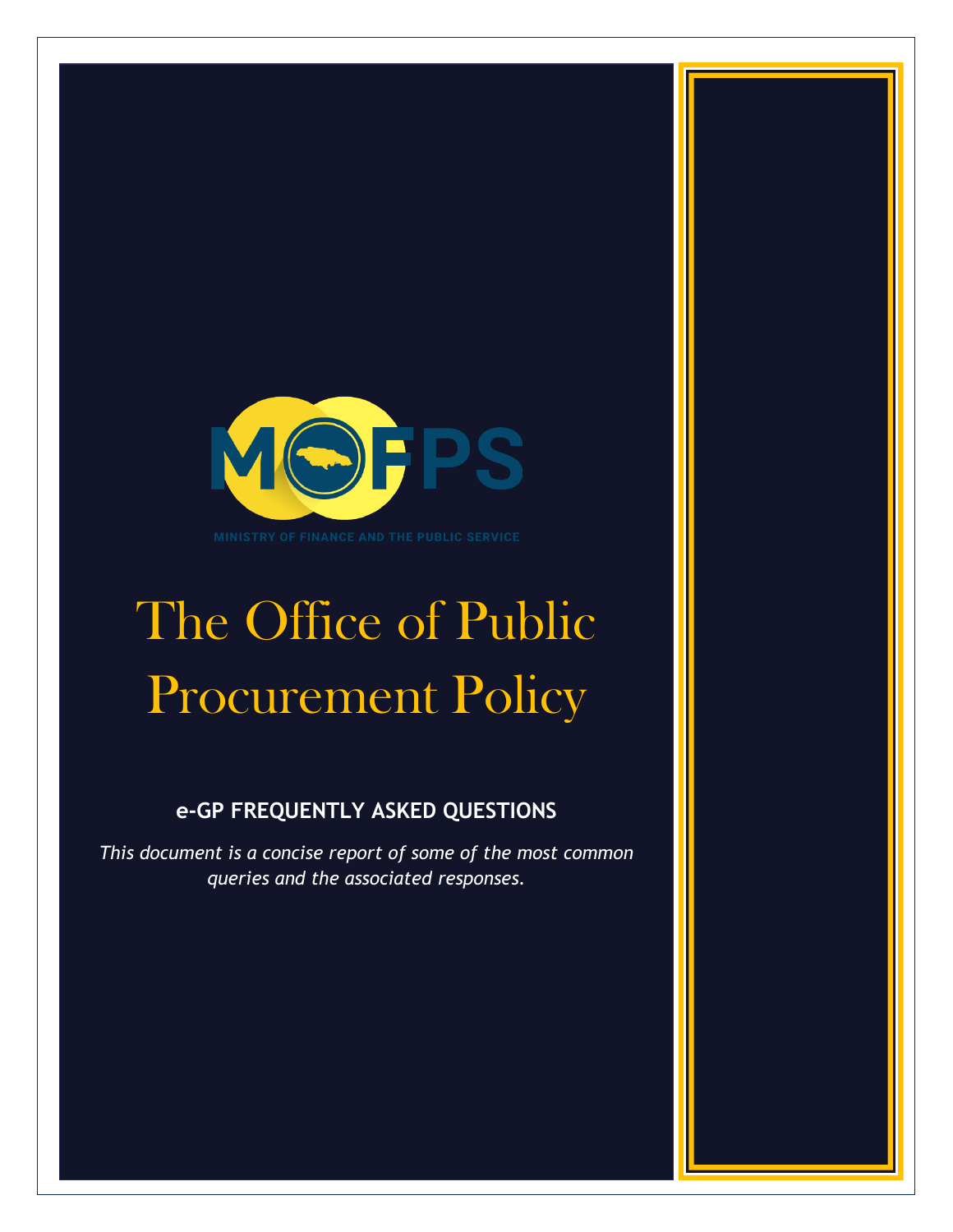## **TABLE OF CONTENTS**

# **Contents**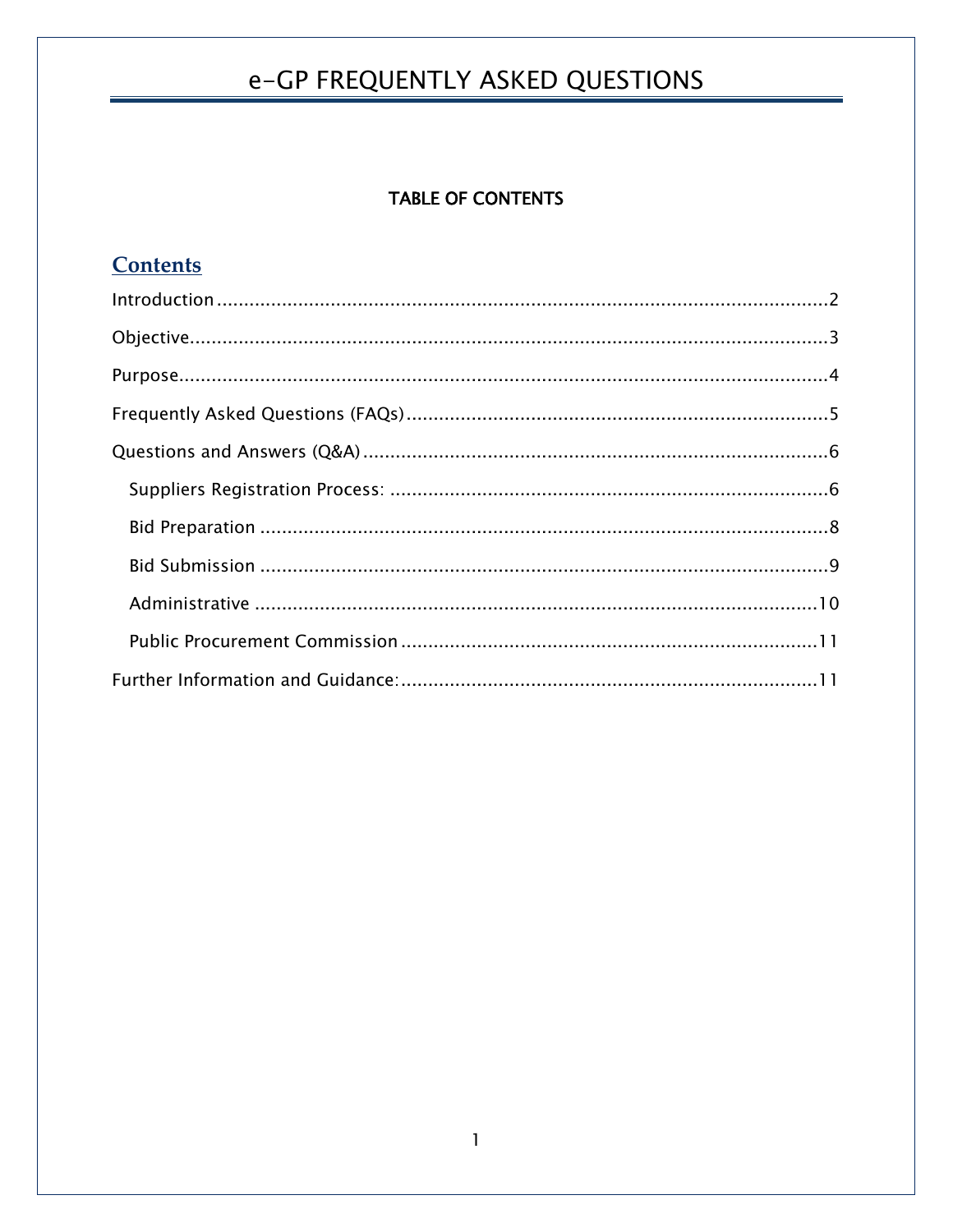## <span id="page-2-0"></span>**Introduction**

The Government of Jamaica Electronic Procurement (GOJEP) system is a Tender Management System, through which all government based Tender opportunities are being managed by GOJ's public procurement professionals. This enables tender processes to be carried out electronically for the engagement of local, regional and international bidders to participate in a competitive process for the award of government contracts.

The Office of Public Procurement Policy, being the administrator for this electronic platform, is charged with providing training in the use of the functionalities of the system and technical assistance to procuring entities GOJ wide and prospective bidders. Therefore, the Office is responsible for ensuring that this system performs in the most effective and efficient way and to deliver an excellent level of service for the greater benefit of all its users.

To make this possible, the OPPP has embarked on a drive to improve its service delivery to its stakeholders to ultimately reduce the number of queries that we receive on a daily basis. We have developed a series of 'Frequently Asked Questions' that will be used to assist stakeholders with responses to their queries.

These FAQs will enable its users to have immediate access to information that will assist them in carrying out different functionalities on the platform, have a better understanding of how it operates and minimize the need to make direct contact with the office.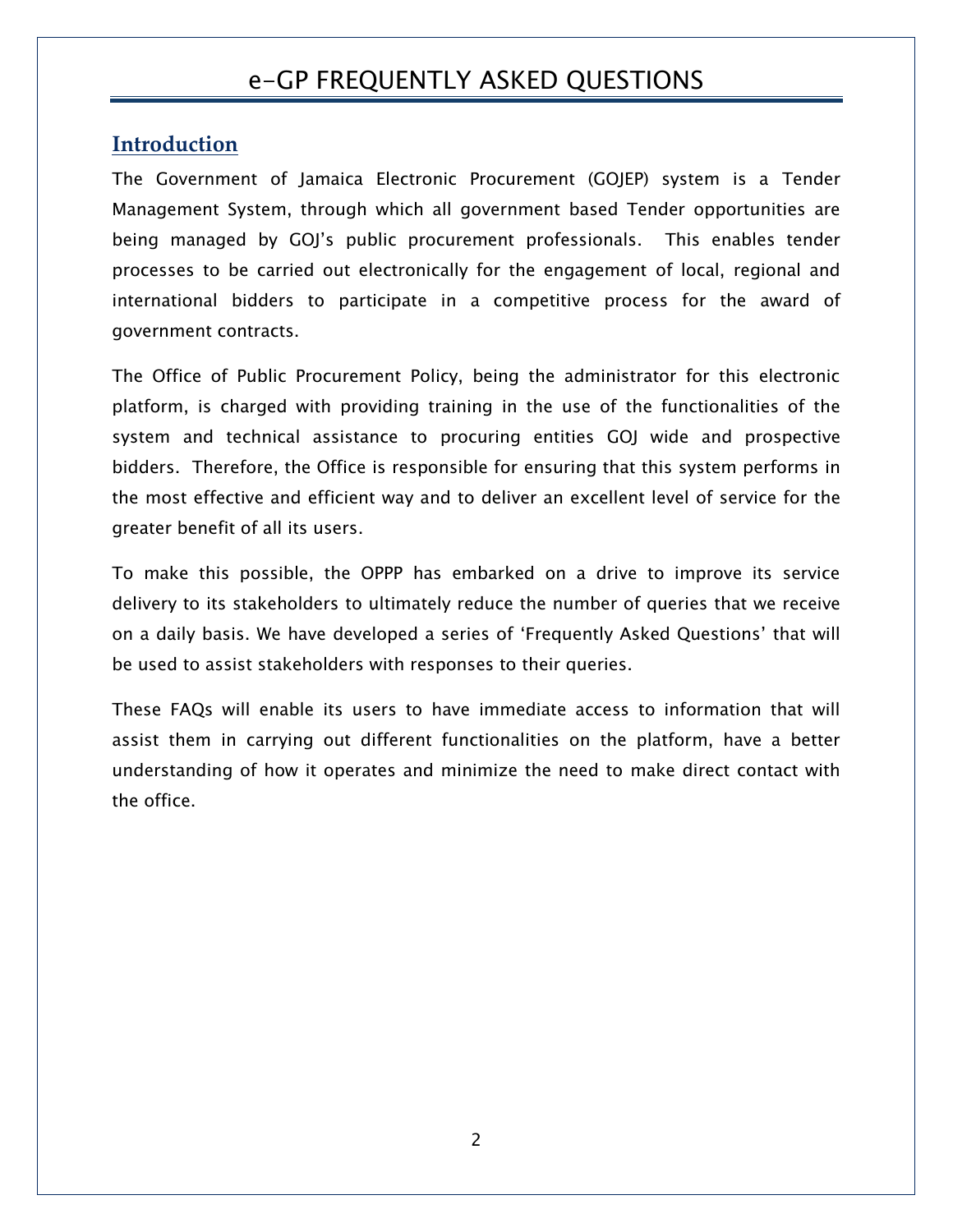# <span id="page-3-0"></span>**Objective**

The objective of this report is to identify frequently asked questions received from our clientele and to provide the necessary responses that will aid them in the usage of the GOJEP system. The Office also relishes the opportunity to minimize the number of simple queries or requests that are received on a daily basis and the time taken to respond or assist these clients.

Our desire is for our clients to have access to information that will give them a sense of independence and that force of character to use the system with resilience and confidence. This would result in the reduction of time wasted trying to contact the OPPP for assistance with simple tasks that they can easily perform.

The OPPP also endeavours to assist our stakeholders in reducing the number of errors created due to a lack of understanding of its usage, by developing this FAQ page for them to use as a guide to effectively carry out system functionalities and to ensure that they make the best use of the system.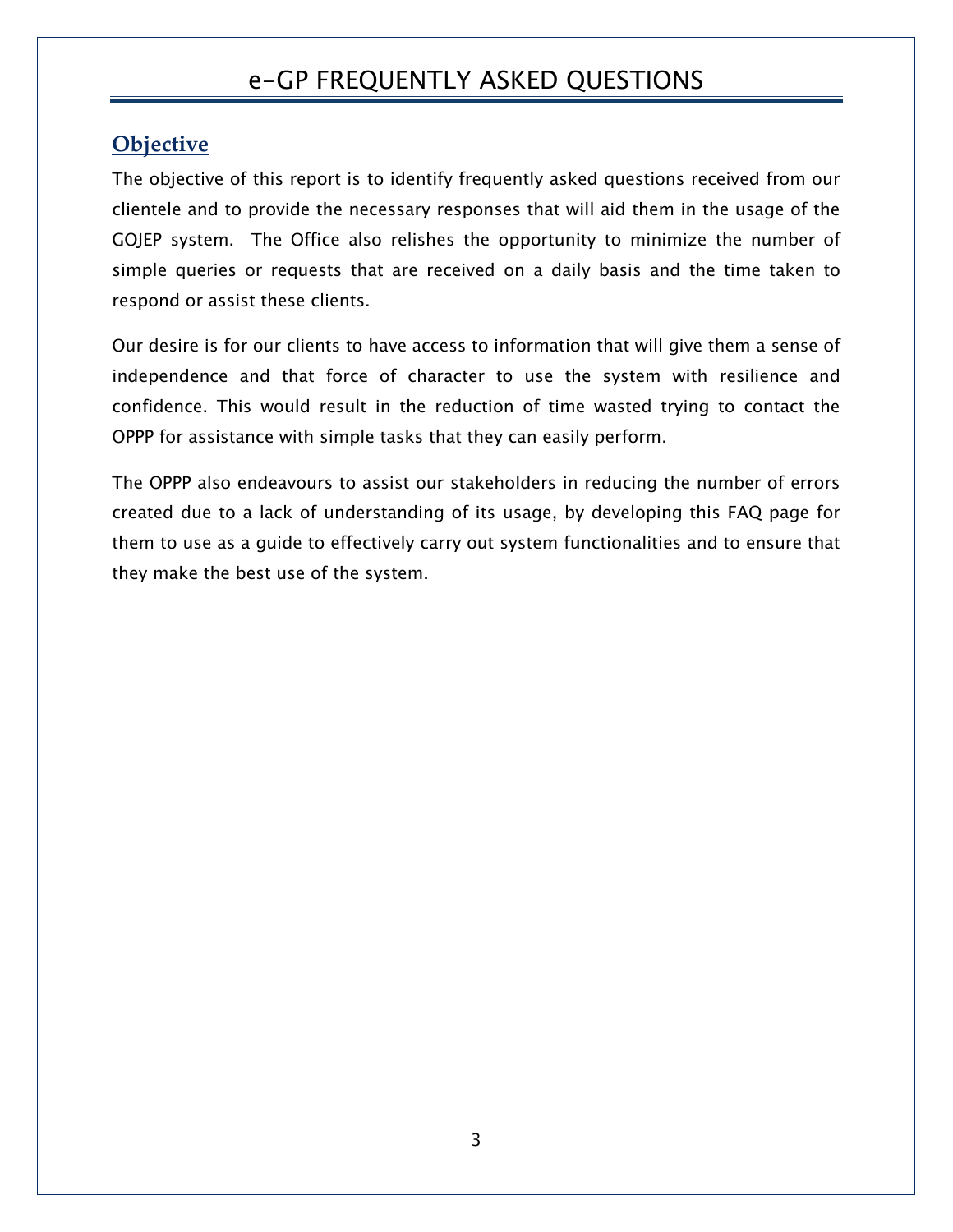## <span id="page-4-0"></span>**Purpose**

The purpose of developing FAQs is to educate its users by providing information on recurrent questions or issues raised by our stakeholders. This allows the Office to organize a collection of questions that our clients ask about the GOJEP system and provide them with the relevant responses.

The GOJEP system FAQ page allows us to improve our clients' experience, provide quick information to help them make informed decisions, reduce the time needed for our officers to respond to these questions; and ultimately improve the quality of our service delivery to our clientele.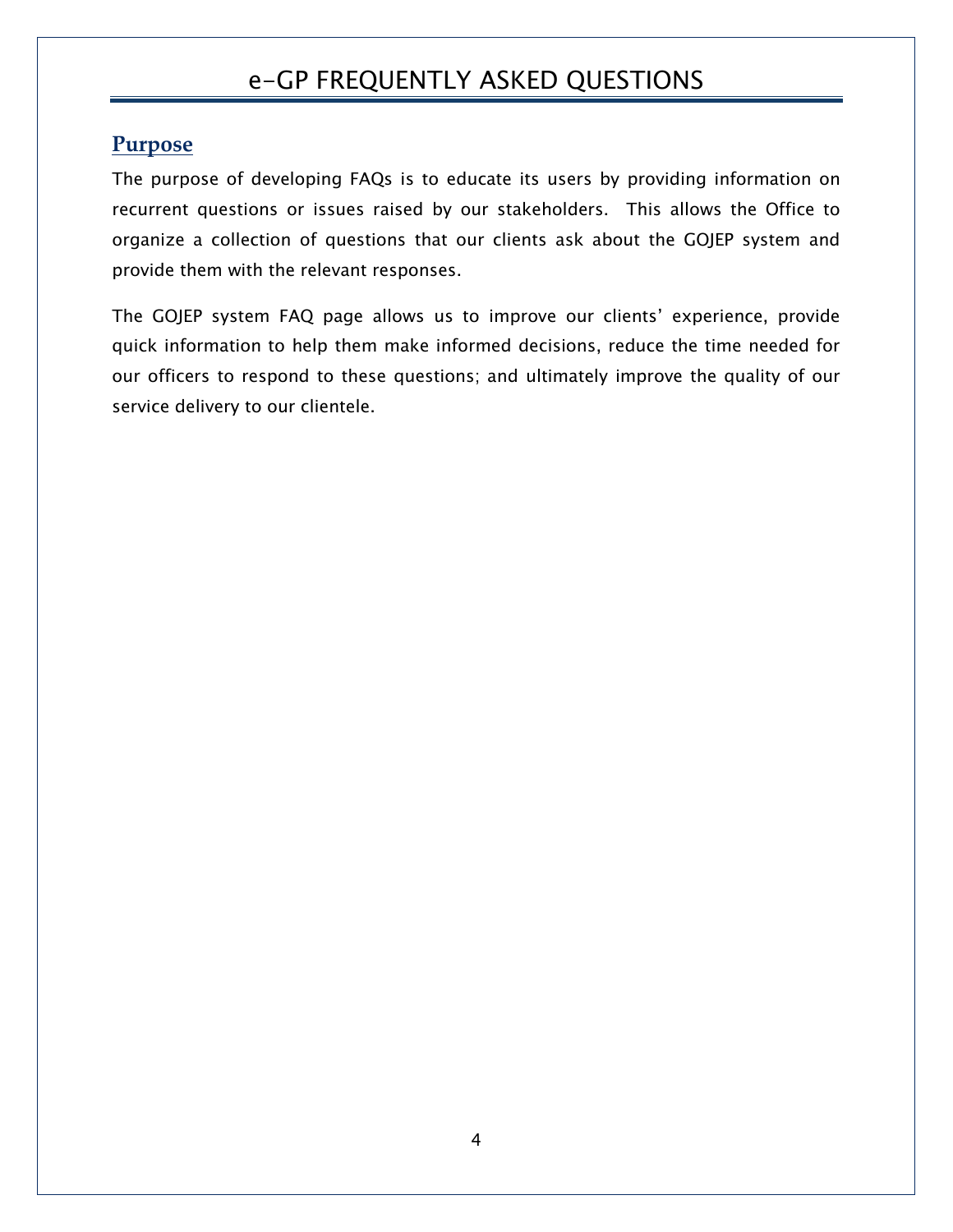# <span id="page-5-0"></span>**Frequently Asked Questions (FAQs)**

- 1. Why should I register as a supplier on the GOJEP system?
- 2. How do I get access to the GOJEP system?
- 3. What is the process for completing my registration?
- 4. Can foreign companies register on the system?
- 5. Upon completion of my registration, what comes next?
- 6. Why am I not seeing the transaction number in my inbox?
- 7. I made an error with my organization details, Common Procurement Vocabulary (CPV) code/s and email address when registering, how do I correct this error?
- 8. Why am I not receiving emailed notifications concerning 'Call for Tenders (CfTs)?
- 9. How do I check for current competitions?
- 10.How do I access details of the tender document?
- 11.How do I submit a clarification on a tender opportunity?
- 12.How do I submit a bid?
- 13.What is the maximum file size of a single bid submission for any one tender?
- 14.I am trying to submit a bid; however, I received a message about 'JNLP file', what does this mean?
- 15.How will I know that my bid was submitted successfully?
- 16.Once I submit a bid, will I have the opportunity to make any amendment to my initial uploaded submission?
- 17.I have been locked out of my account, what should I do?
- 18.How do I add other users to my account?
- 19.What should I do if I receive an error message when opening a bid proposal?
- 20. How do I apply for my PPC certification on the GOJEP system?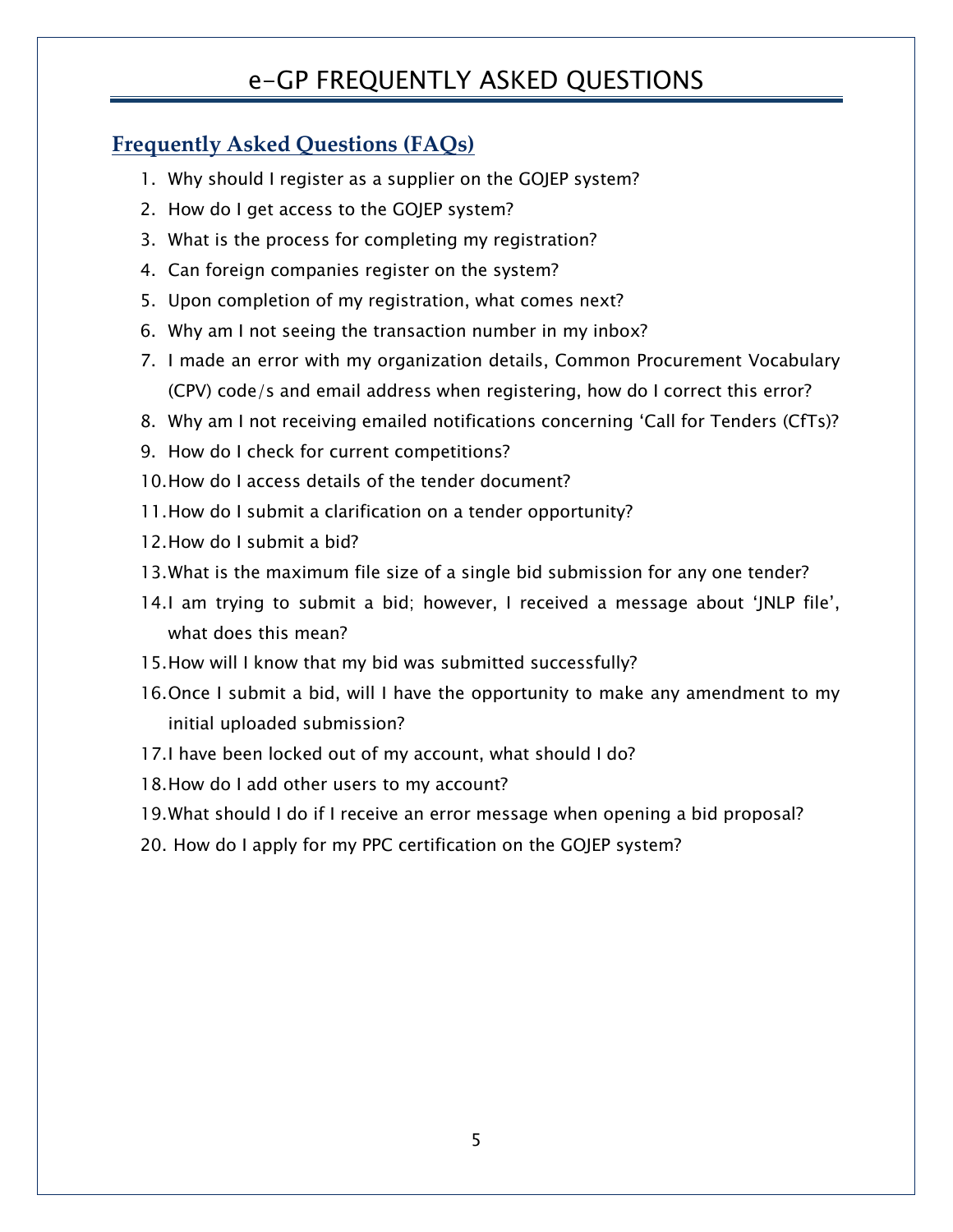## <span id="page-6-0"></span>**Questions and Answers (Q&A)**

#### <span id="page-6-1"></span>Suppliers Registration Process:

#### 1. Why should I register as a supplier on the GOJEP system?

Suppliers should register in order to participate in tender opportunities for the award of government contracts.

#### 2. How do I get access to the GOJEP system?

Using any of the search engines; such as, Internet Explorer, Google Chrome or Mozilla Fire Fox, type in the URL: [www.gojep.gov.jm](http://www.gojep.gov.jm/)

#### 3. What is the process for completing my registration?

Self - Registration is done by selecting the 'Register as a Supplier' link from the Home page. The process requires the completion of three forms, which can be completed within less than five minutes.

#### 4. Can foreign companies register on the system?

Absolutely; just follow the same instructions given above at number three (3). You will however not be required to input a Tax Registration Number or a Tax Compliance Number.

#### 5. Once I successfully register on GOJEP, what comes next?

- i. The system will send you a confirmation email containing a transaction code. (This may appear in your Inbox, Spam or Junk mail). Once this email is received, you can do one of two things to activate the accounts:
	- a) Click on the link in your email and follow the instructions to get access to the system.
	- b) Log in with the username and password you created, copy and paste the transaction number you received in your email in the system and follow the instruction.
- ii. Accept the agreement (Note: If you do not accept, you will not be able to use the system).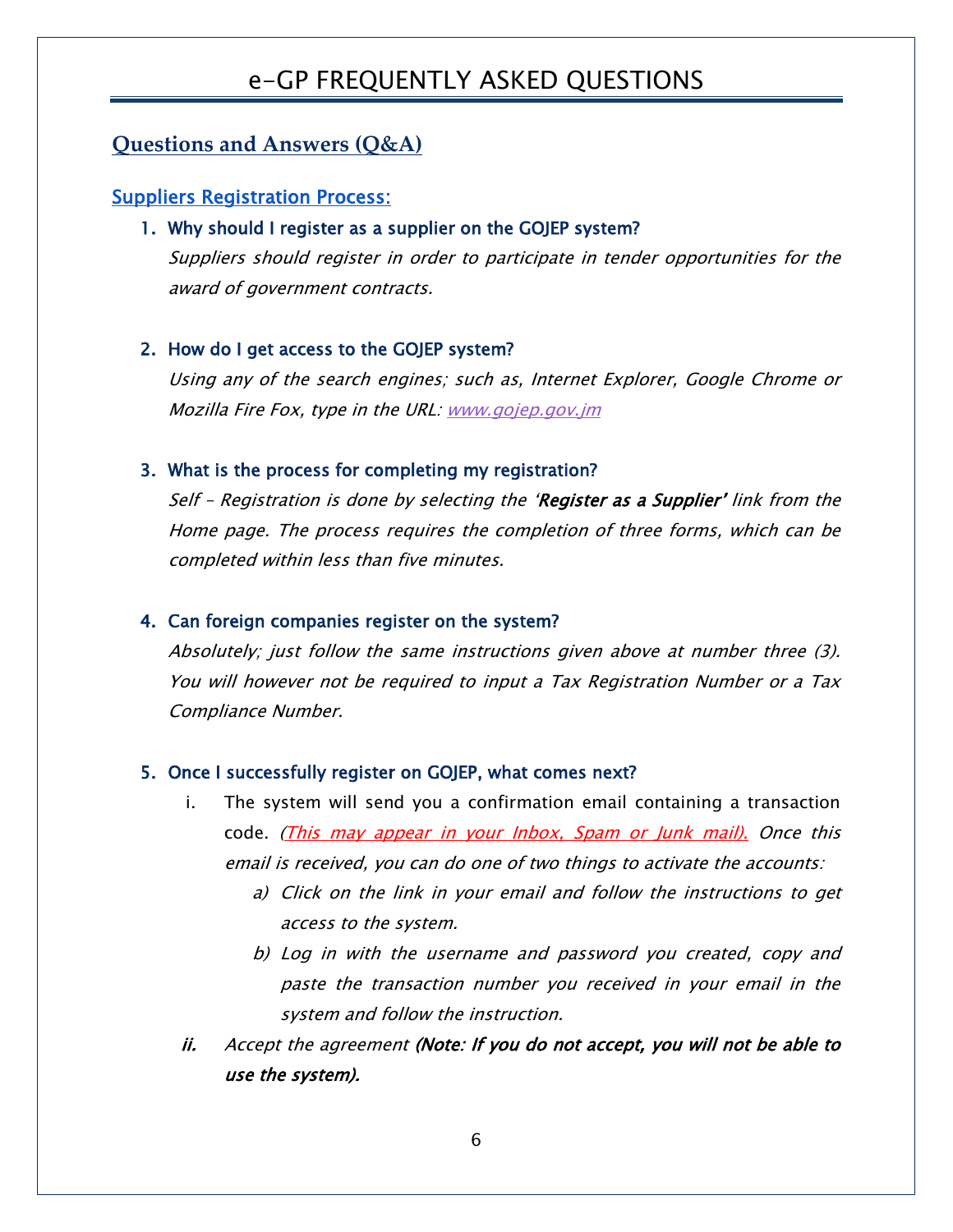iii. Download and install the latest version of the JAVA software. This software is free and can be downloaded at www.java.com (Note: Your bids cannot be submitted without it).

However, it is highly recommended that you first download and read the User Manual which is accessible at:

[https://www.gojep.gov.jm/epps/viewInfo.do?section=faq&selectedItem=viewInf](https://www.gojep.gov.jm/epps/viewInfo.do?section=faq&selectedItem=viewInfo.do?section=faq) [o.do?section=faq](https://www.gojep.gov.jm/epps/viewInfo.do?section=faq&selectedItem=viewInfo.do?section=faq)

#### 6. Why am I not seeing the transaction number in my inbox?

Check your spam or junk mail. If you are sure that you did not receive this email make contact with the e-GP help desk.

7. How many Common Procurement Vocabulary (CPV) code should I choose? You may choose as many codes as necessary.

# 8. I made an error with my organization details and/or email address when registering, how do I correct this error?

- Log in to GOJEP
- On the left panel, scroll down to 'Supplier Administration' and select 'Supplier Management'
- Select either to Edit Organizational Details/Edit CPV codes/View user (then edit email)/Add user etc
- Save changes

#### 9. I can't remember my password, how do I get a new one?

On the homepage of GOJEP, click on the *"forgot password"* link, located top left of the system.

## 10.Why am I not receiving emailed notifications concerning 'Call for Tenders (CfTs)?

You are not registered in the relevant Common Procurement Vocabulary (CPV) codes to receive emailed notification of the particular tender opportunity.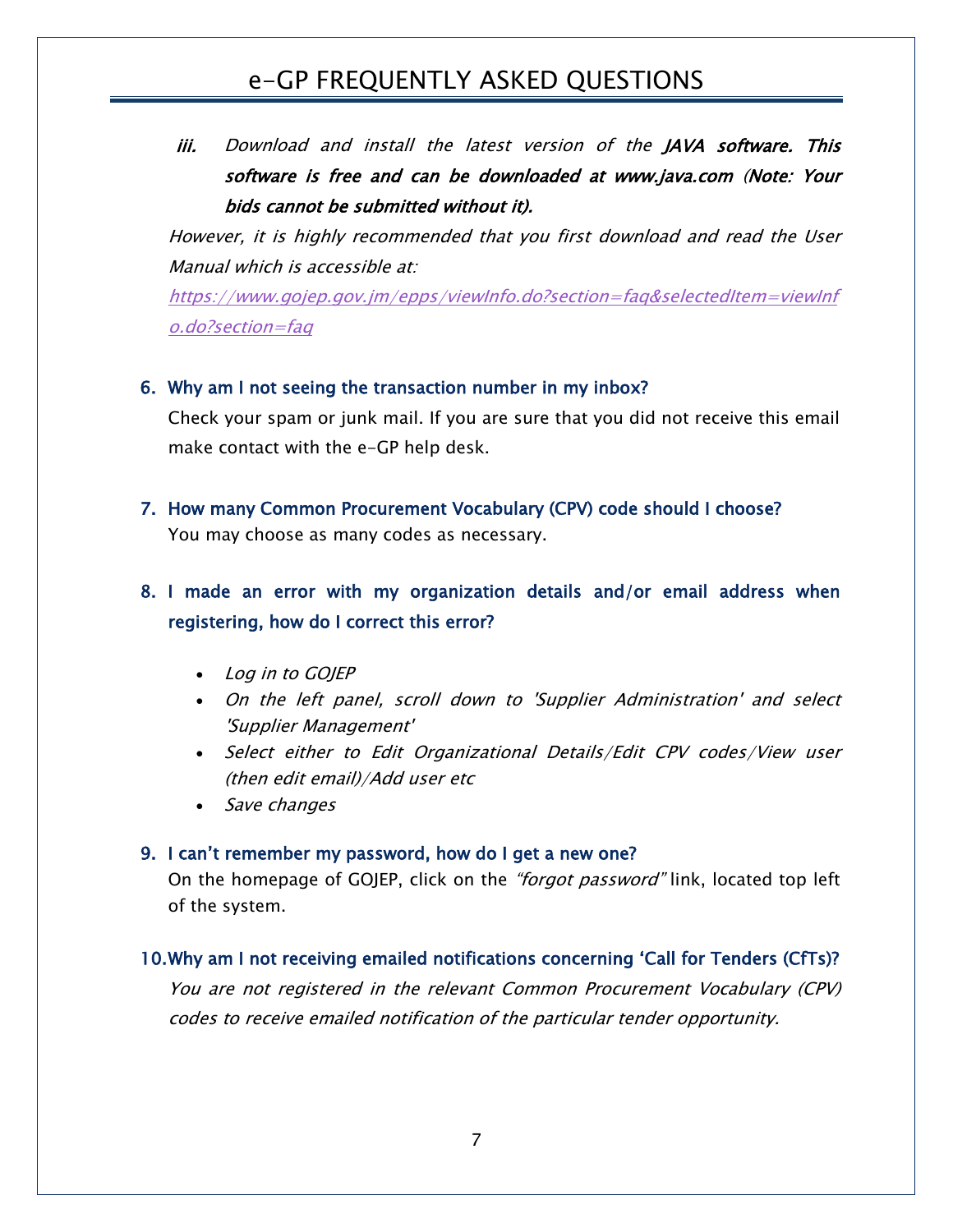## <span id="page-8-0"></span>**Bid Preparation**

## 11.How do I check for open current competitions?

- Log in to GOJEP
- Note, Current Open Tender opportunities are shown at: <https://www.gojep.gov.jm/epps/quickSearchAction.do?searchSelect=1>

#### *OR OR*

• Search for the competition via the 'Current Competitions' link or through 'Advance Search' (the button beside current competition on the dashboard).

## 12.How do I access details of the tender document?

- Log in to GOJEP with your username and password,
- Search for the competition via the 'current competitions' link or through advance search (the button beside current competition on the dashboard)
- Select the competition;
- Select 'Show Menu' button:
- Select 'Competition Documents';
- Select the 'Contract Documents' tab;
- Click on 'Download Zip'
- Save on your device once download has been completed.

#### 13.How do I submit a clarification on a tender opportunity?

- Log in to GOJEP;
- On your left, scroll down and select the 'List of my CfTs' link;
- Select competition of interest then click the 'Show Menu' button;
- Select 'Clarifications':
- Select 'Request for Clarifications';
- Enter details of what aspect of the tender you require further clarity on;
- Send/publish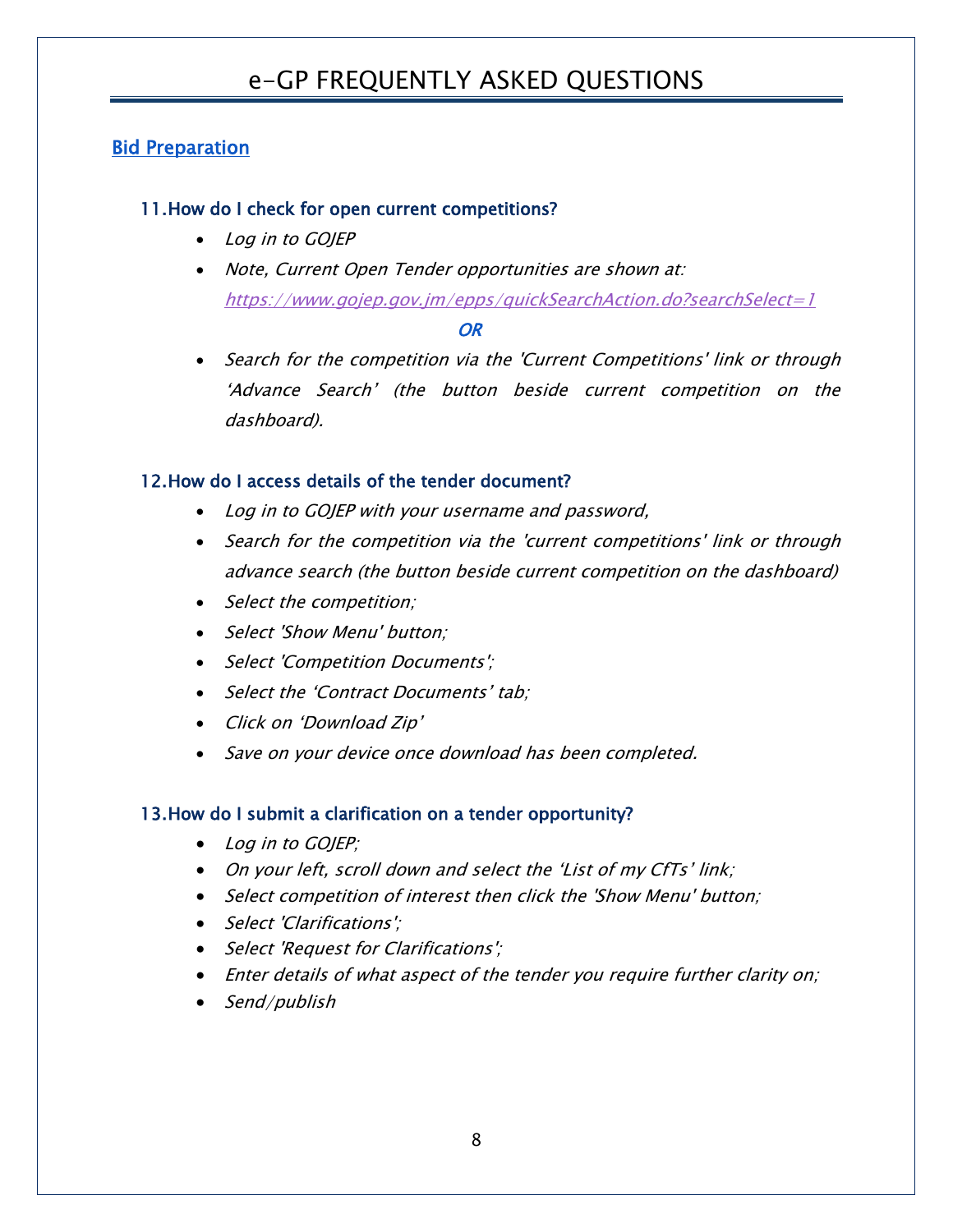## <span id="page-9-0"></span>Bid Submission

#### 14.How do I submit a bid?

- Log in to the GOJEP using you username and password;
- Scroll down on the left panel to 'List of My CFTs';
- Select the relevant tender;
- Click on 'Show Menu' at the top-right hand of the screen;
- Select 'Bid Submission'; (at this point you will be asked to accept and confirm the system agreement)
- Click on 'Launch Tender Preparation' button;
- Select option to open or keep application;
- Select 'Run' (Once the application run successfully, a pop up screen with the option to re-enter your log in credential will appear.
- Attached bid package as configured by the procuring entity.
- Upon 100 % completion click on the 'Pack and Submit button';
- You bid submission is considered complete, upon the receipt of a prompt indicating successful submission that bid was submitted successfully.

#### 15.What is the maximum file size of a single bid submission for any one tender?

The maximum file size that the system accepts is Ninety-nine (99) Megabytes per attachment. Bidders are encouraged to ensure their attachments are not unnecessarily bulky. The preferred file format for attachments is Portable Document Format (pdf).

# 16.I am trying to submit a bid; however, I received a message about 'JNLP file', what does this mean?

Suppliers/Contractors MUST make sure that the JAVA software is downloaded and installed on their computer, in order to participate in tender opportunities via the GOJEP platform.

(Note: Your bids cannot be submitted without it). 17.How will I know that my bid was submitted successfully?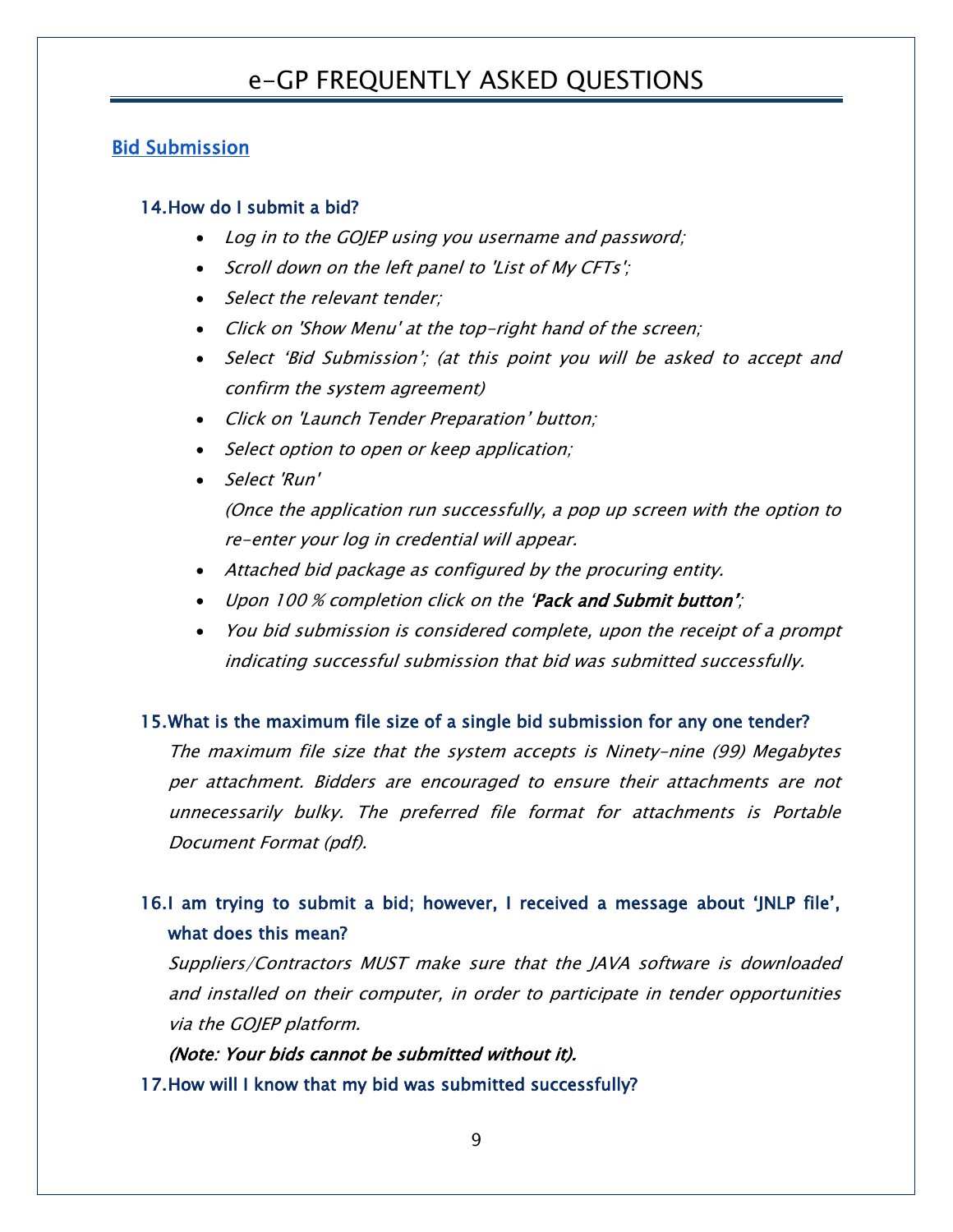Once you have submitted your bid, the system will display your submitted bid under the heading "List of submitted bids" on the submission page. You will also immediately receive an automatic system confirmation email that your bid was submitted successfully.

## 18.Once I submit a bid, will I have the opportunity to make any amendment to my initial uploaded submission?

A bidder has the right to modify its bid at any point prior to the stipulated tender closer date and time.

Therefore, a bidder can remove and replace its tender submission at any time, prior to the stipulated deadline, as stated in the tender document.

To do this, select the submitted tender, and click remove. Then refer to point number 14 for resubmission.

## <span id="page-10-0"></span>Administrative

#### 19.I have been locked out of my account, what should I do?

The system allows users a maximum of ten (10) log in attempts. Once you exhaust this number you will be automatically locked out of the account. To reactivate account, make contact the e-GP helpdesk via email at [www.opppcustomercare@mof.gov.jm](http://www.opppcustomercare@mof.gov.jm/) or by calling at 876-932-5220 to regain access.

#### 20.How do I add other users to my account?

To add a user to the account, follow the below steps;

- Log in to GOJEP, on the left panel scroll down to 'Supplier Administration'
- Select 'Supplier Management'
- Click 'Add user'
- Fill in the 'Red asterisks' fields only with the user details.
- The new user will receive an automatic emailed notification from the system to confirm his/her status, and then follow the instructions given.